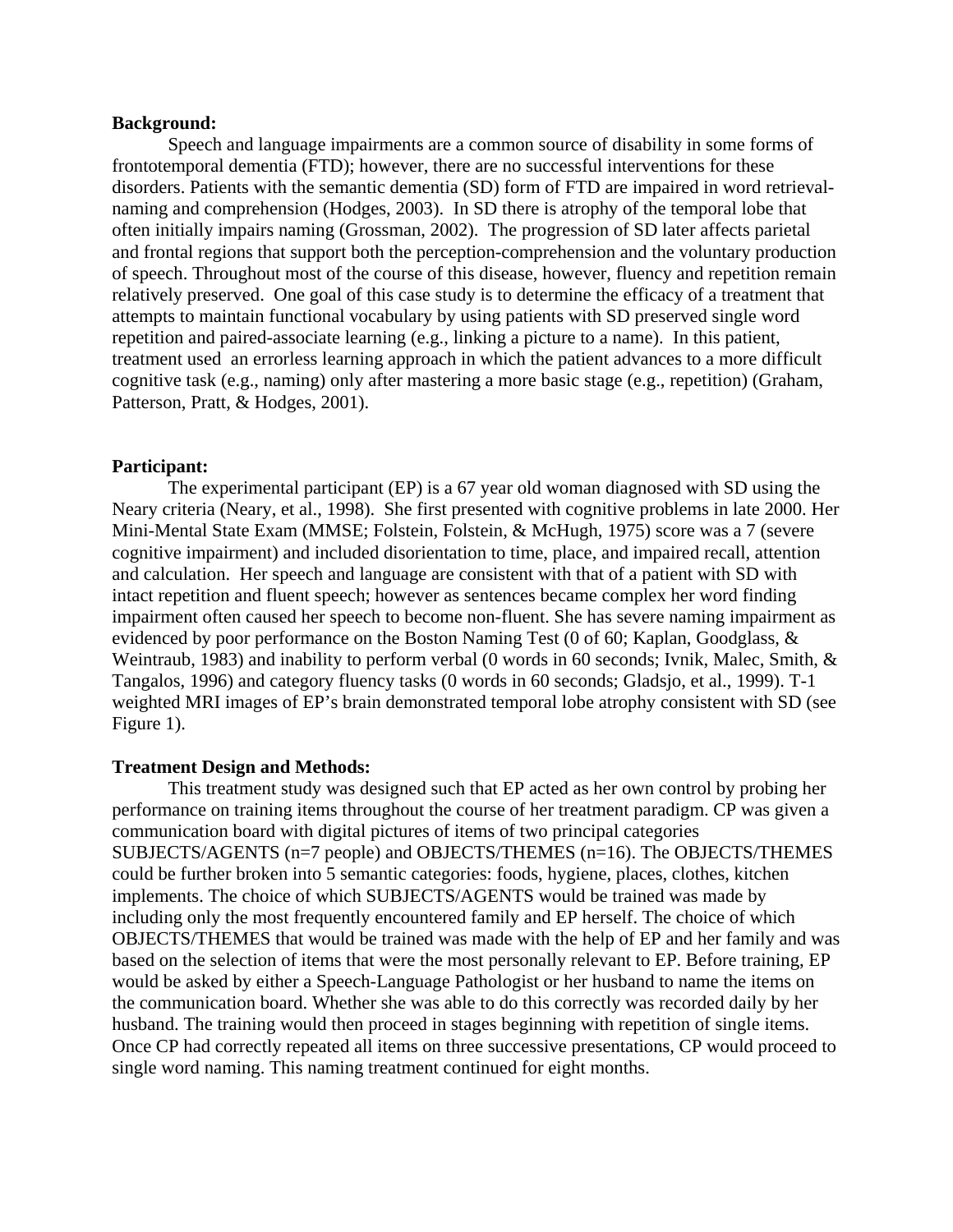#### **Results:**

 Descriptive statistics were obtained for the percentage correct for all responses for each of the eight months of training (see Table 1). The means of the percentage correct per month were plotted on a line graph and are presented in Figure 1. The largest upward slope was 9.139 and was seen between the  $3<sup>rd</sup>$  and  $4<sup>th</sup>$  months. The largest downward slope was -16.732 and was seen between the  $7<sup>th</sup>$  and  $8<sup>th</sup>$  months. Descriptive statistics were also obtained for percentage correct for each individual item (see Table 2). The item with the highest percentage correct at 93.05% was pants and the item with the lowest percentage correct at 9.43% was dish. The items were also divided into their respective semantic category and descriptive statistics were obtained for the percentage correct for each semantic category (see Table 3).

#### **Discussion:**

 This errorless learning-naming intervention led to improvement in EP's naming the trained items. This improvement leveled off during the middle months of the training and dropped dramatically in the last month. This drop in naming could have been related to the progression of her disease or due to the low number of training sessions in these months 5 (n=6) and 6 (n=9). This drop may also have been due to her frequently being away from her home, on vacation. Being away from home may have made it more difficult to learn paired-associations. It can also be noted that EP seemed to be unable to learn certain items. Dish and toothpaste were two items that she was unable to learn. These items, however, are ones that EP would interact with on at least a daily basis suggesting that amount of interaction with an item may not improve ability to name. This dissociation between frequency of observations and interactions and naming ability is contrary to most published studies of naming disorders. Another finding contrary to published thought was EP's high ability to name proper names as compared to objects (see Table 3). It is thought persons with dementia have more severe naming disabilities with proper names as compared to objects (Semenza, Mondini, Borgo, Pasini, & Sgaramella, 2003). This may suggest that EP does not represent the dementia population in this domain or possibly that proper names are one of the more sensitive semantic categories to the intervention. Future treatment studies of SD are needed. Although SD is uncommon future studies ideally should be performed with subject groups and naming on trained versus untrained words should be compared.

#### **References:**

- Folstein, M F, Folstein, S E, & McHugh, P R (1975). Mini-Mental state: A practical method for grading the state of patients for the clinician. *Journal of Psychiatric Research, 12*, 189- 198.
- Gladsjo, J. A., Schuman, C. C., Evans, J. D., Peavy, G. M., Miller, S. W., & Heaton, R. K. (1999). Norms for letter and category fluency: demographic corrections for age, education, and ethnicity. *Assessment, 6*(2), 147-178.
- Graham, K S, Patterson, K, Pratt, K H, & Hodges, J R (2001). Can repeated exposure to "forgotten" vocabulary help alleviate word-finding difficulties in semantic dementia? An illustrative case study. *Neuropsychological Rehabilitation, 11*(3-4), 429-454.
- Grossman, M (2002). Frontotemporal dementia: A review. *Journal of the International Neuropsychological Society, 8*(4), 566-583.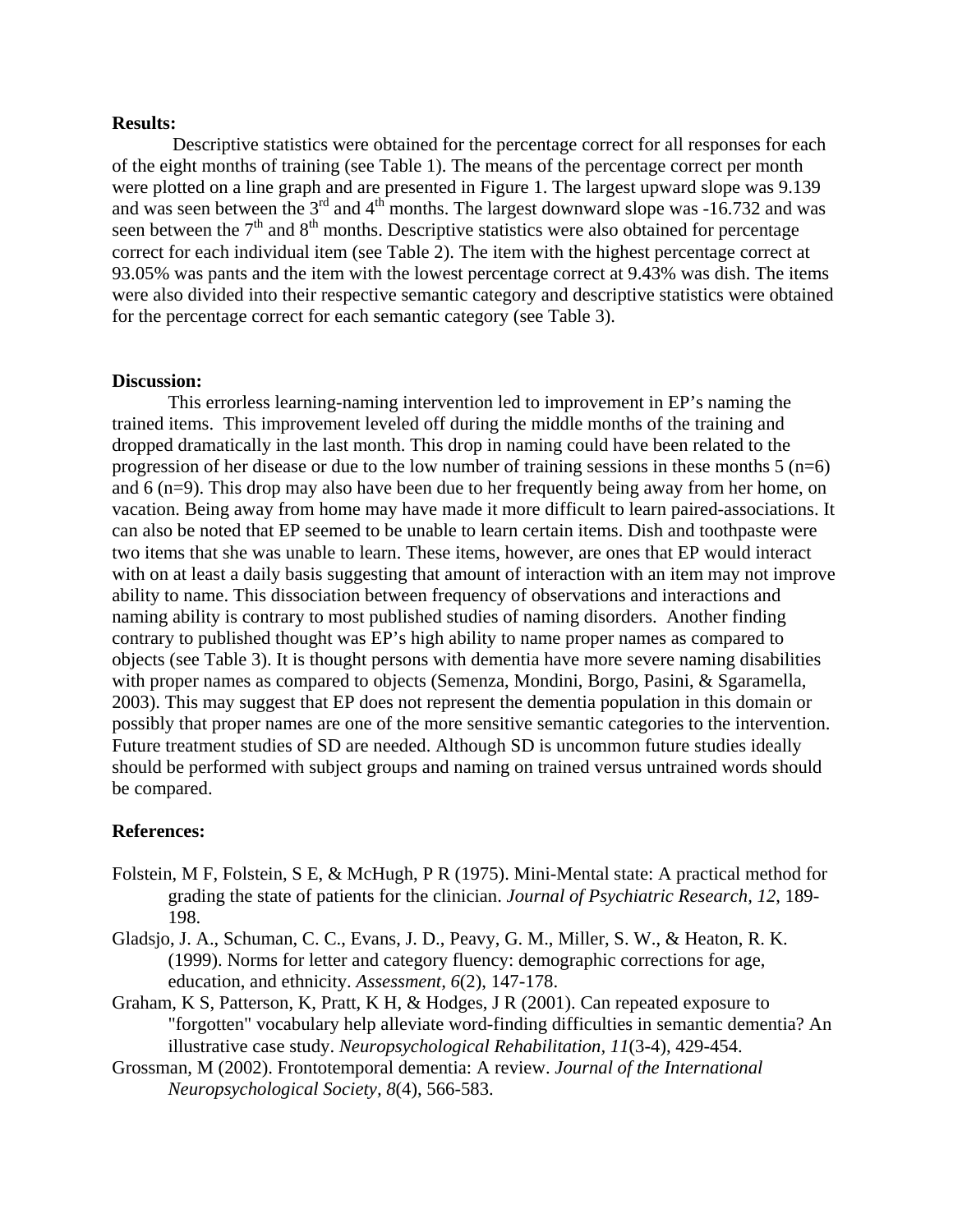- Hodges, J R (2003). Semantic dementia: disorder of semantic memory In Mark D'Esposito (Ed.), *Neurological foundations of cognitive neuroscience* (pp. 67- 87). Cambridge, MA: MIT Press.
- Ivnik, Robert J., Malec, James F., Smith, Glenn E., & Tangalos, Eric G. (1996). Neuropsychological tests' norms above age 55: COWAT, BNT, MAE Token, WRAT-R Reading, AMNART, STROOP, TMT, and JLO. *Clinical Neuropsychologist, 10*(3), 262- 278.
- Kaplan, Edith, Goodglass, Harold, & Weintraub, S. (1983). *The Boston naming test*. Philadelphia: Lea and Febiger.
- Neary, D, Snowden, J S, Gustafson, L, Passant, U, Stuss, D, Black, S, et al. (1998). Frontotemporal lobar degeneration: A consensus on clinical diagnostic criteria. *Neurology, 51*(6), 1546-1554.
- Semenza, C., Mondini, S., Borgo, F., Pasini, M., & Sgaramella, M. T. (2003). Proper names in patients with early Alzheimer's disease. *Neurocase, 9*(1), 63-69.

#### **Tables and Figures:**

#### **Table 1**

#### *Percent Correct Per Month on All Items*

| Month          | N   | M(SD)          |
|----------------|-----|----------------|
| 1              | 16  | 52.21 (10.86)  |
| 2              | 27  | 54.18 (13.10)  |
| 3              | 23  | 62.46 (9.35)   |
| $\overline{4}$ | 22. | 65.45 (12.90)  |
| 5              | 9   | 63.06 (8.26)   |
| 6              | 6   | 68.27 (9.45)   |
| 7              | 23  | 68.12 (14.18)  |
| 8              | 25  | 62.26 (13.775) |

### **Table 2**

## *Item Percent Correct During Entire Training Session*

|       | Semantic |     |               |
|-------|----------|-----|---------------|
| Item  | Category | N   | M(SD)         |
| Pants | Clothes  | 151 | 93.05 (25.19) |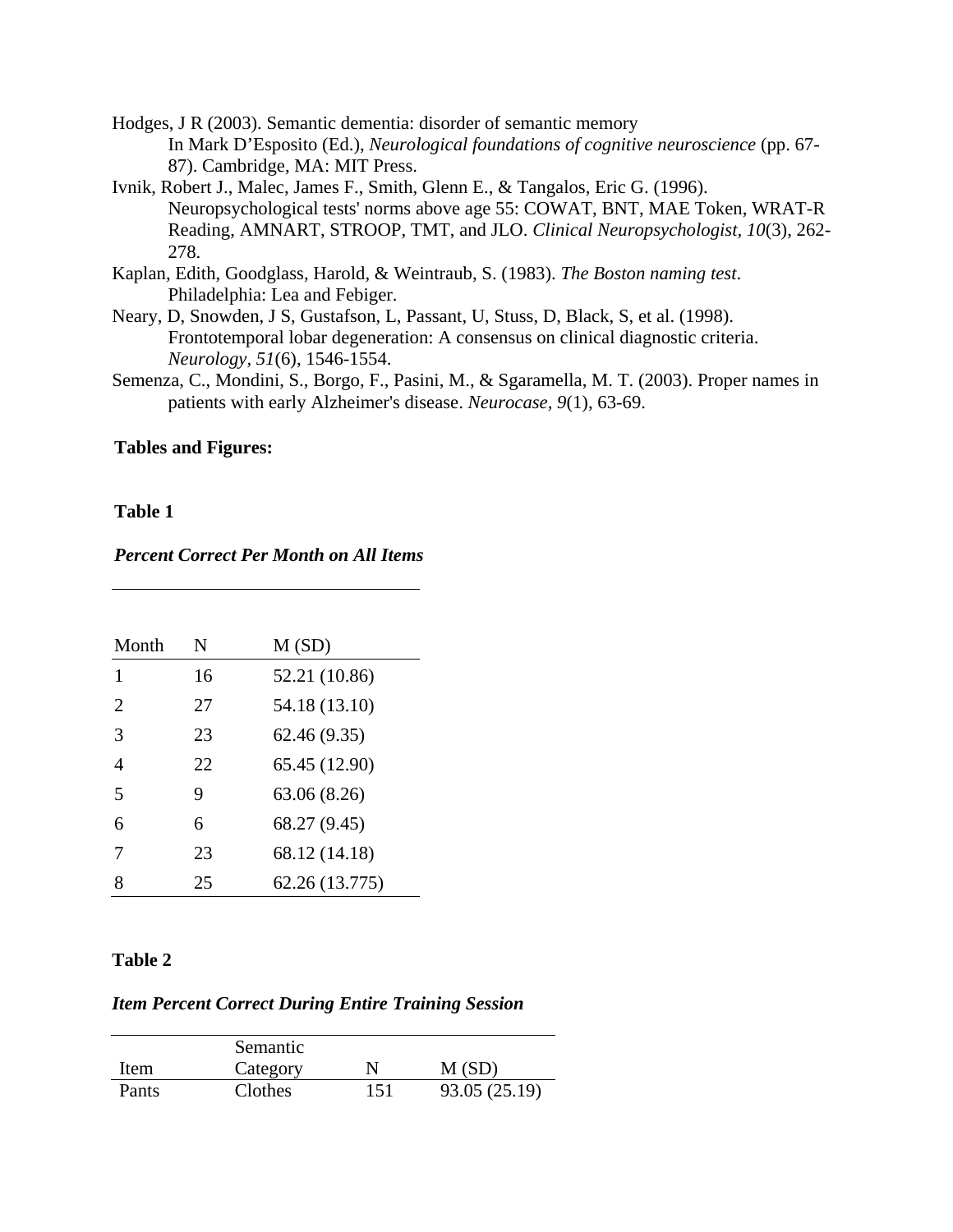| Carol              | <b>Proper Name</b> | 151 | 91.72 (25.88) |
|--------------------|--------------------|-----|---------------|
| Tom                | <b>Proper Name</b> | 151 | 87.42 (32.26) |
| <b>Bed</b>         | Places             | 151 | 84.11 (36.39) |
| Orange Juice       | Food               | 151 | 82.12 (37.18) |
| Eric               | <b>Proper Name</b> | 92  | 82.07 (36.95) |
| Root Beer          | Food               | 124 | 81.85 (36.73) |
| Apple              | Food               | 151 | 81.79 (36.34) |
| Toilet             | Hygiene            | 151 | 74.83 (32.08) |
| Comb               | Hygiene            | 143 | 72.38 (43.07) |
| <b>Bed Room</b>    | Places             | 151 | 70.53 (40.94) |
| <b>Betty</b>       | <b>Proper Name</b> | 150 | 65.61 (44.62) |
| Deodorant          | Hygiene            | 151 | 62.25 (36.76) |
| Mom                | Proper Name        | 151 | 59.81 (43.46) |
| <b>Bathroom</b>    | Places             | 128 | 54.72 (43.36) |
| Glass              | Kitchen items      | 149 | 50.67 (49.14) |
| Refrigerator       | Kitchen items      | 135 | 49.63 (28.13) |
| Poppy              | <b>Proper Name</b> | 151 | 47.35 (29.97) |
| <b>Tooth Brush</b> | Hygiene            | 89  | 34.83 (25.03) |
| Blouse/Top         | Clothes            | 151 | 16.89 (35.75) |
| <b>Tooth Paste</b> | Hygiene            | 89  | 11.24 (24.72) |
| Dish               | Kitchen items      | 122 | 9.43 (26.76)  |

## **Table 3**

# *Semantic Category Percent Correct During Entire Training Session*

| Semantic           |     |               |
|--------------------|-----|---------------|
| Category           | N   | M(SD)         |
| Food               | 426 | 81.92 (36.67) |
| <b>Proper Name</b> | 846 | 71.66(40.11)  |
| Places in Home     | 430 | 70.59 (43.72) |
| Hygiene            | 623 | 56.42 (43.76) |
| Clothes            | 302 | 54.97 (48.69) |
| Kitchen Items      | 406 | 37.93 (40.80) |